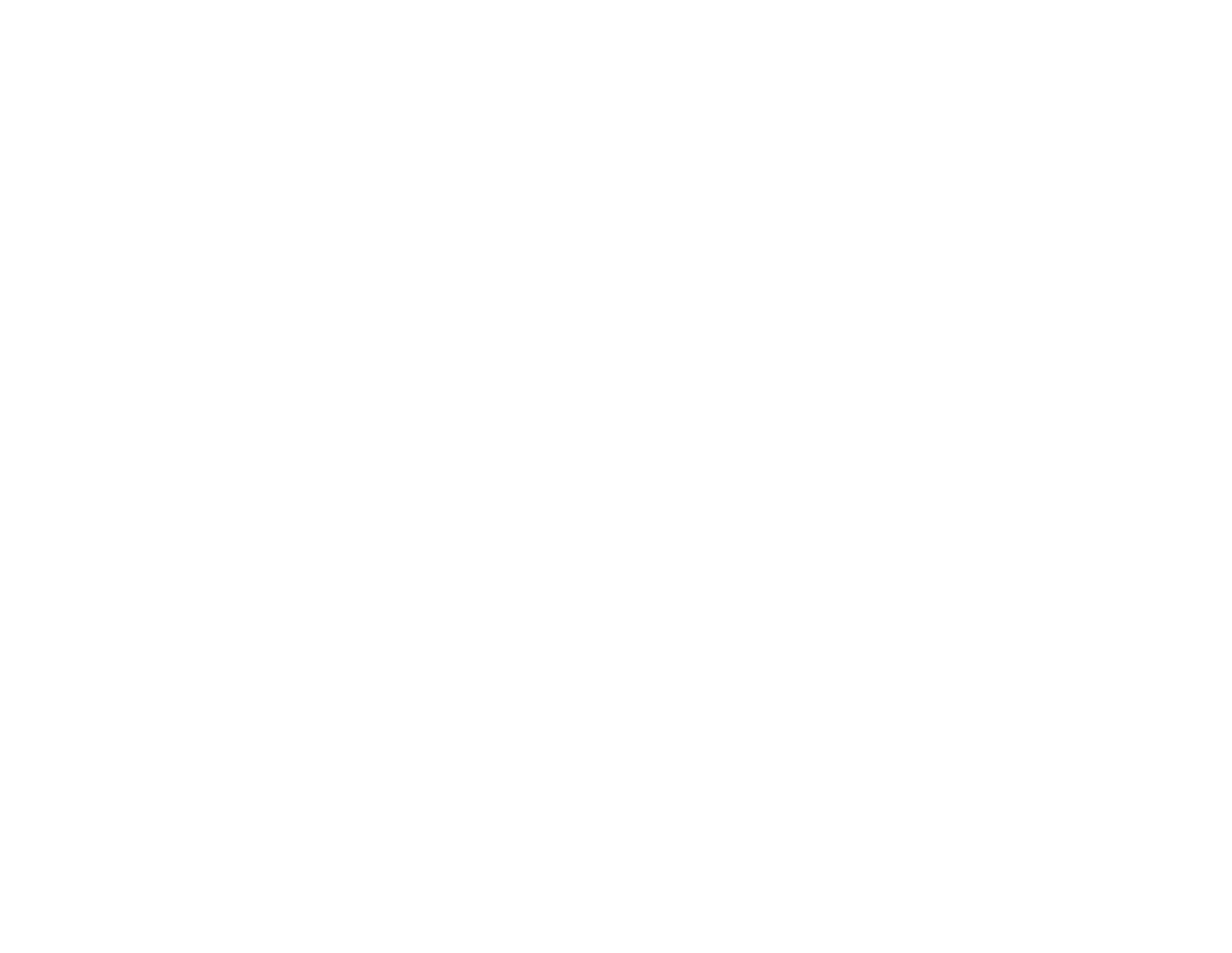# **Contents**

| 1. In the beginning was the word $\dots \dots \dots$ | 5. |
|------------------------------------------------------|----|
| 2. Contemporary authors on the origins of social in- |    |
| equality; or, the eternal return of Jean-Jacques     |    |
|                                                      | 8  |
| 3. But did we really run headlong for our chains?    | 17 |
| 4. How the course of (past) history can now change   | 19 |
|                                                      | 27 |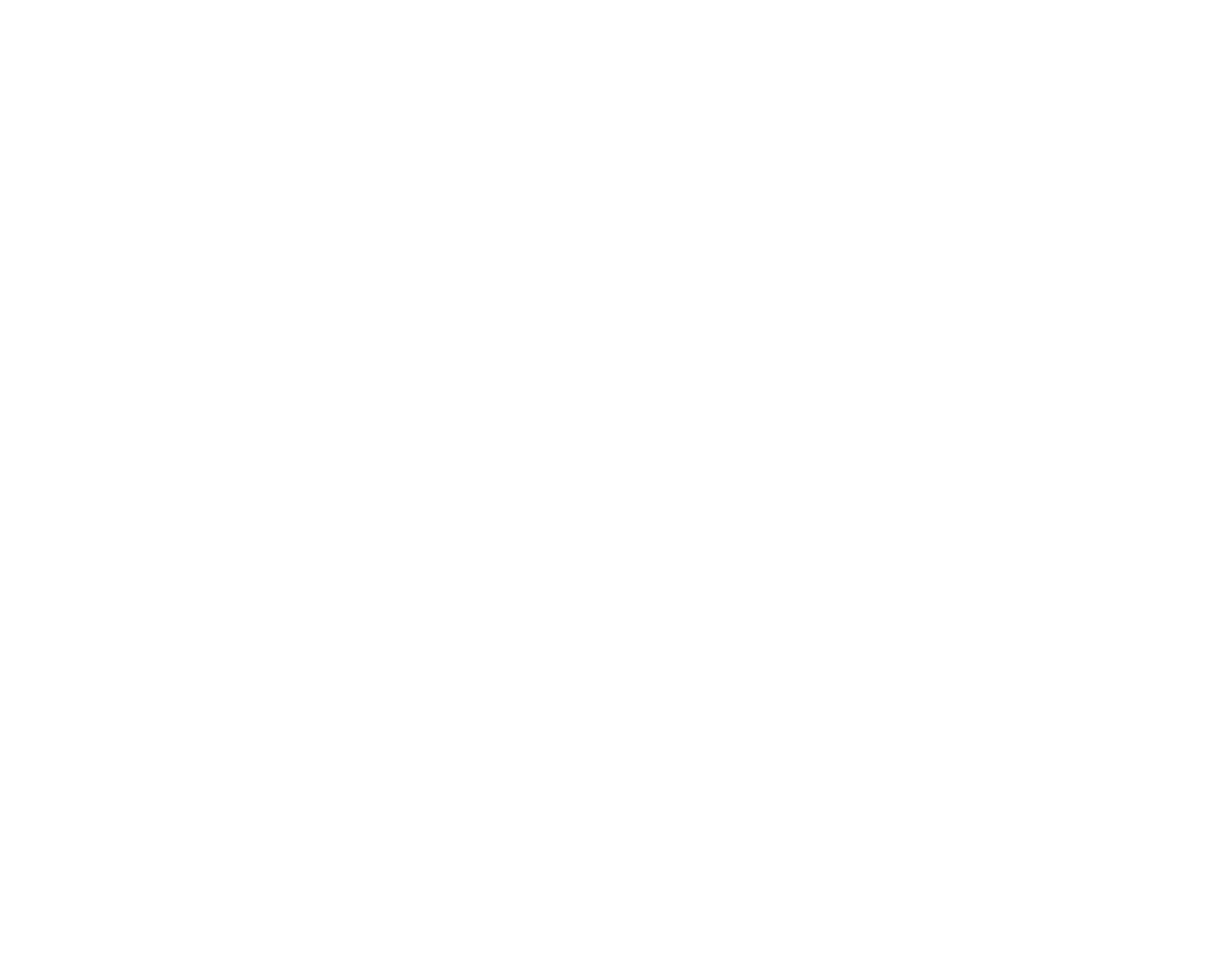into power, and for others to end up being told their needs and lives don't count, it is here that we should look. Here too, we predict, is where the most difficult work of creating a free society will have to take place.

*Watch the authors discuss some of the issues raised in this essay in the following videos:* http:// vimeo.com/145285143

*1. David Graeber and David Wengrow: Palaeolithic Politics and Why It Still Matters (13 October 2015) (Vimeo)*

*2. David Graeber and David Wengrow: Teach-Out (7 March 2018) (Facebook)* https://www.facebook.com/ anthrostrike/videos/846652365521498/

*3. David Graeber and David Wengrow: Slavery and Its Rejection Among Foragers on the Pacific Coast of North America: A Case of Schismogenesis? (22 March 2018) (Collège de France)* http:// www.college-de-france.fr/site/philippe-descola/ seminar-2018-03-22-10h00.htm

The story we have been telling ourselves about our origins is wrong, and perpetuates the idea of inevitable social inequality. David Graeber and David Wengrow ask why the myth of 'agricultural revolution' remains so persistent, and argue that there is a whole lot more we can learn from our ancestors.

#### **1. In the beginning was the word**

For centuries, we have been telling ourselves a simple story about the origins of social inequality. For most of their history, humans lived in tiny egalitarian bands of hunter-gatherers. Then came farming, which brought with it private property, and then the rise of cities which meant the emergence of civilization properly speaking. Civilization meant many bad things (wars, taxes, bureaucracy, patriarchy, slavery…) but also made possible written literature, science, philosophy, and most other great human achievements.

Almost everyone knows this story in its broadest outlines. Since at least the days of Jean-Jacques Rousseau, it has framed what we think the overall shape and direction of human history to be. This is important because the narrative also defines our sense of political possibility. Most see civilization, hence inequality, as a tragic necessity. Some dream of returning to a past utopia, of finding an industrial equivalent to 'primitive communism', or even, in extreme cases, of destroying everything, and going back to being foragers again. But no one challenges the basic structure of the story.

There is a fundamental problem with this narrative. It isn't true.

Overwhelming evidence from archaeology, anthropology, and kindred disciplines is beginning to give us a fairly clear idea of what the last 40,000 years of human history really looked like, and in almost no way does it resemble the conventional narrative. Our species did not, in fact, spend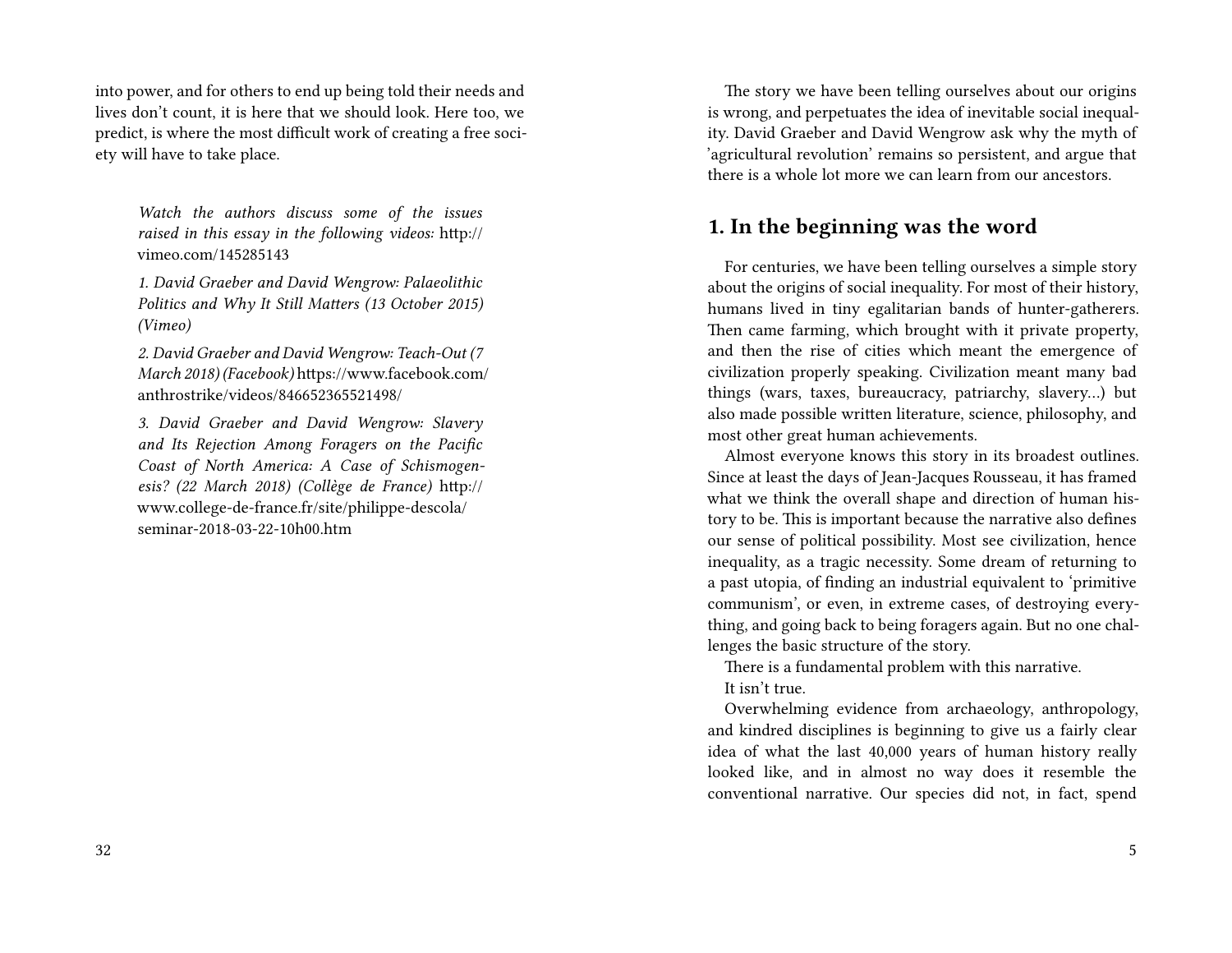most of its history in tiny bands; agriculture did not mark an irreversible threshold in social evolution; the first cities were often robustly egalitarian. Still, even as researchers have gradually come to a consensus on such questions, they remain strangely reluctant to announce their findings to the public– or even scholars in other disciplines – let alone reflect on the larger political implications. As a result, those writers who are reflecting on the 'big questions' of human history – Jared Diamond, Francis Fukuyama, Ian Morris, and others – still take Rousseau's question ('what is the origin of social inequality?') as their starting point, and assume the larger story will begin with some kind of fall from primordial innocence.

Simply framing the question this way means making a series of assumptions, that 1. there is a thing called 'inequality,'2. that it is a problem, and 3. that there was a time it did not exist. Since the financial crash of 2008, of course, and the upheavals that followed, the 'problem of social inequality' has been at the centre of political debate. There seems to be a consensus, among the intellectual and political classes, that levels of social inequality have spiralled out of control, and that most of the world's problems result from this, in one way or another. Pointing this out is seen as a challenge to global power structures, but compare this to the way similar issues might have been discussed a generation earlier. Unlike terms such as 'capital' or 'class power', the word 'equality' is practically designed to lead to half-measures and compromise. One can imagine overthrowing capitalism or breaking the power of the state, but it's very difficult to imagine eliminating 'inequality'. In fact, it's not obvious what doing so would even mean, since people are not all the same and nobody would particularly want them to be.

'Inequality' is a way of framing social problems appropriate to technocratic reformers, the kind of people who assume from the outset that any real vision of social transformation has long since been taken off the political table. It allows one to tinker with the numbers, argue about Gini coefficients and

no trace of royal burials or monuments, no standing armies or other means of large-scale coercion, nor any hint of direct bureaucratic control over most citizen's lives.

Jared Diamond notwithstanding, there is absolutely no evidence that top-down structures of rule are the necessary consequence of large-scale organization. Walter Scheidel notwithstanding, it is simply not true that ruling classes, once established, cannot be gotten rid of except by general catastrophe. To take just one well-documented example: around 200 AD, the city of Teotihuacan in the Valley of Mexico, with a population of 120,000 (one of the largest in the world at the time), appears to have undergone a profound transformation, turning its back on pyramid-temples and human sacrifice, and reconstructing itself as a vast collection of comfortable villas, all almost exactly the same size. It remained so for perhaps 400 years. Even in Cortés' day, Central Mexico was still home to cities like Tlaxcala, run by an elected council whose members were periodically whipped by their constituents to remind them who was ultimately in charge.

The pieces are all there to create an entirely different world history. For the most part, we're just too blinded by our prejudices to see the implications. For instance, almost everyone nowadays insists that participatory democracy, or social equality, can work in a small community or activist group, but cannot possibly 'scale up' to anything like a city, a region, or a nation-state. But the evidence before our eyes, if we choose to look at it, suggests the opposite. Egalitarian cities, even regional confederacies, are historically quite commonplace. Egalitarian families and households are not. Once the historical verdict is in, we will see that the most painful loss of human freedoms began at the small scale – the level of gender relations, age groups, and domestic servitude – the kind of relationships that contain at once the greatest intimacy and the deepest forms of structural violence. If we really want to understand how it first became acceptable for some to turn wealth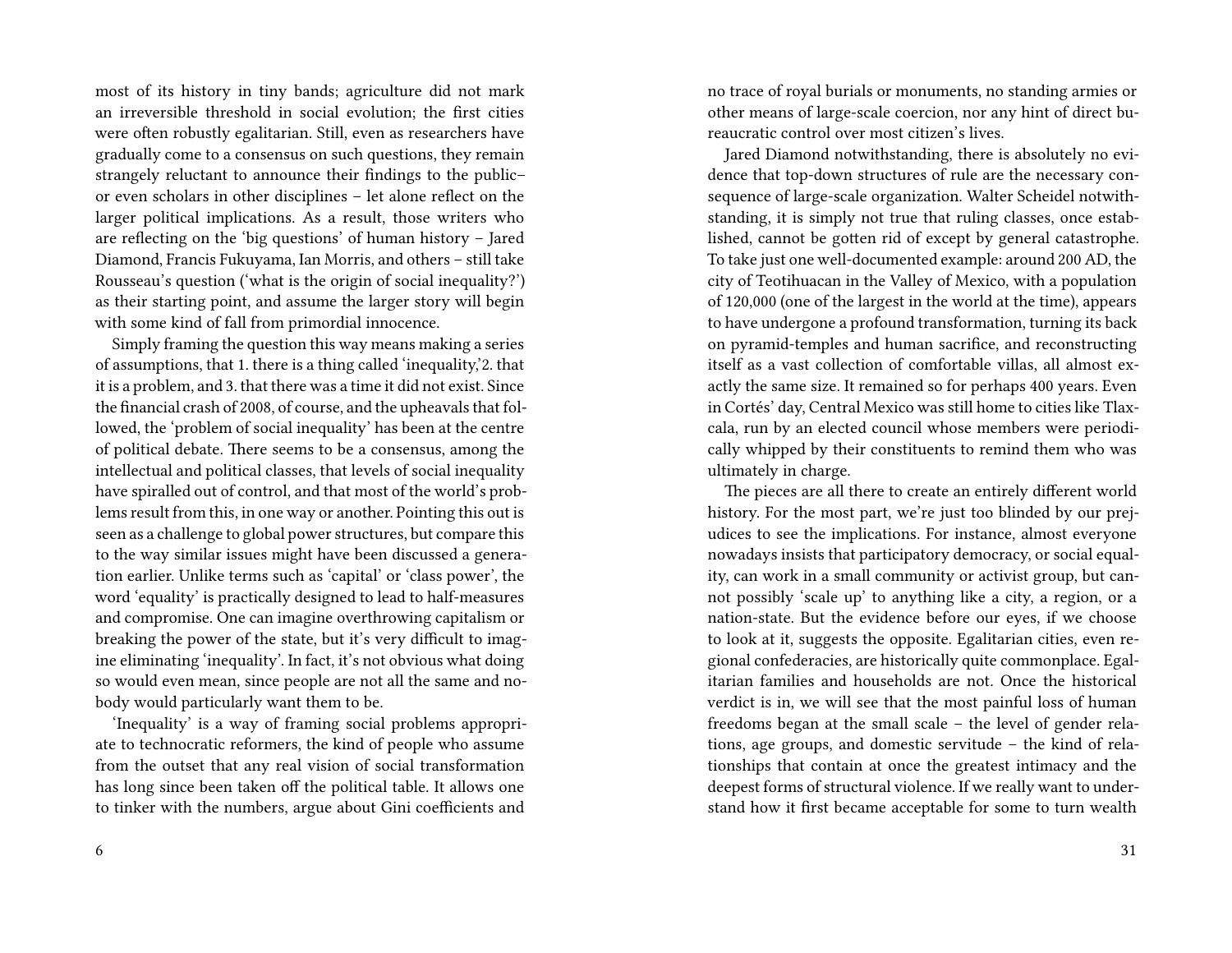stratification becoming more entrenched; at least, if opulent burial, predatory warfare, and monumental buildings are anything to go by. In at least some cases, like the Middle East, the first farmers seem to have consciously developed alternative forms of community, to go along with their more labour-intensive way of life. These Neolithic societies look strikingly egalitarian when compared to their hunter-gatherer neighbours, with a dramatic increase in the economic and social importance of women, clearly reflected in their art and ritual life (contrast here the female figurines of Jericho or Çatalhöyük with the hyper-masculine sculpture of Göbekli Tepe).

Another bombshell: 'civilization' does not come as a package. The world's first cities did not just emerge in a handful of locations, together with systems of centralised government and bureaucratic control. In China, for instance, we are now aware that by 2500 BC, settlements of 300 hectares or more existed on the lower reaches of the Yellow River, over a thousand years before the foundation of the earliest (Shang) royal dynasty. On the other side of the Pacific, and at around the same time, ceremonial centres of striking magnitude have been discovered in the valley of Peru's Río Supe, notably at the site of Caral: enigmatic remains of sunken plazas and monumental platforms, four millennia older than the Inca Empire. Such recent discoveries indicate how little is yet truly known about the distribution and origin of the first cities, and just how much older these cities may be than the systems of authoritarian government and literate administration that were once assumed necessary for their foundation. And in the more established heartlands of urbanisation – Mesopotamia, the Indus Valley, the Basin of Mexico – there is mounting evidence that the first cities were organised on self-consciously egalitarian lines, municipal councils retaining significant autonomy from central government. In the first two cases, cities with sophisticated civic infrastructures flourished for over half a millennium with

thresholds of dysfunction, readjust tax regimes or social welfare mechanisms, even shock the public with figures showing just how bad things have become ('can you imagine? 0.1% of the world's population controls over 50% of the wealth!'), all without addressing any of the factors that people actually object to about such 'unequal' social arrangements: for instance, that some manage to turn their wealth into power over others; or that other people end up being told their needs are not important, and their lives have no intrinsic worth. The latter, we are supposed to believe, is just the inevitable effect of inequality, and inequality, the inevitable result of living in any large, complex, urban, technologically sophisticated society. That is the real political message conveyed by endless invocations of an imaginary age of innocence, before the invention of inequality: that if we want to get rid of such problems entirely, we'd have to somehow get rid of 99.9% of the Earth's population and go back to being tiny bands of foragers again. Otherwise, the best we can hope for is to adjust the size of the boot that will be stomping on our faces, forever, or perhaps to wrangle a bit more wiggle room in which some of us can at least temporarily duck out of its way.

Mainstream social science now seems mobilized to reinforce this sense of hopelessness. Almost on a monthly basis we are confronted with publications trying to project the current obsession with property distribution back into the Stone Age, setting us on a false quest for 'egalitarian societies' defined in such a way that they could not possibly exist outside some tiny band of foragers (and possibly, not even then). What we're going to do in this essay, then, is two things. First, we will spend a bit of time picking through what passes for informed opinion on such matters, to reveal how the game is played, how even the most apparently sophisticated contemporary scholars end up reproducing conventional wisdom as it stood in France or Scotland in, say, 1760. Then we will attempt to lay down the initial foundations of an entirely different narrative. This is mostly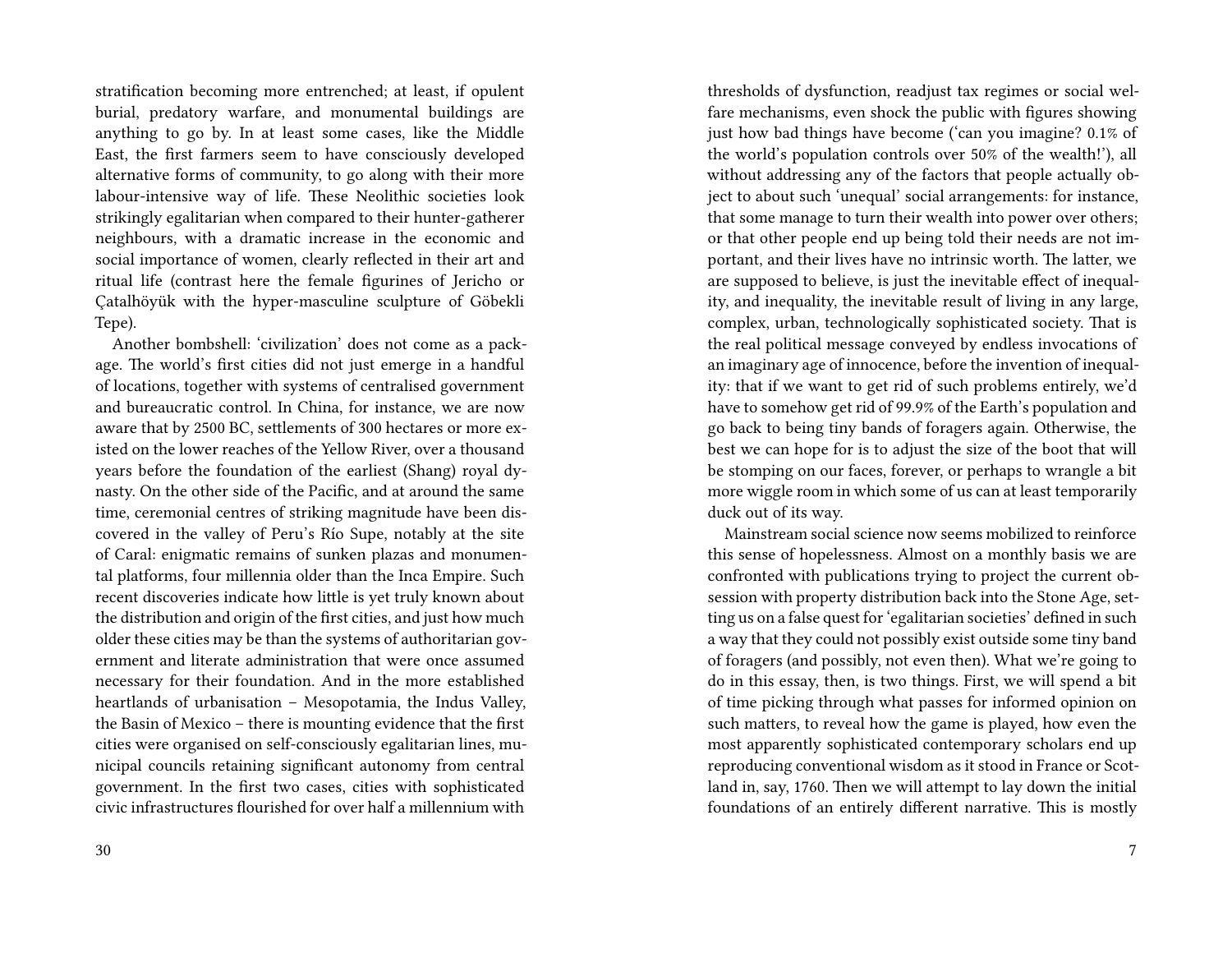ground-clearing work. The questions we are dealing with are so enormous, and the issues so important, that it will take years of research and debate to even begin understanding the full implications. But on one thing we insist. Abandoning the story of a fall from primordial innocence does not mean abandoning dreams of human emancipation – that is, of a society where no one can turn their rights in property into a means of enslaving others, and where no one can be told their lives and needs don't matter. To the contrary. Human history becomes a far more interesting place, containing many more hopeful moments than we've been led to imagine, once we learn to throw off our conceptual shackles and perceive what's really there.

## **2. Contemporary authors on the origins of social inequality; or, the eternal return of Jean-Jacques Rousseau**

Let us begin by outlining received wisdom on the overall course of human history. It goes something a little like this:

As the curtain goes up on human history – say, roughly two hundred thousand years ago, with the appearance of anatomically modern *Homo sapiens* – we find our species living in small and mobile bands ranging from twenty to forty individuals. They seek out optimal hunting and foraging territories, following herds, gathering nuts and berries. If resources become scarce, or social tensions arise, they respond by moving on, and going someplace else. Life for these early humans – we can think of it as humanity's childhood – is full of dangers, but also possibilities. Material possessions are few, but the world is an unspoiled and inviting place. Most work only a few hours a day, and the small size of social groups allows them to maintain a kind of easy-going camaraderie, without formal structures of domination. Rousseau, writing in the 18th century, referred to this as 'the State of Nature,' but nowadays it is presumed to

most remarkable discoveries remain confined to the work of specialists, or have to be teased out by reading between the lines of scientific publications. Let us conclude, then, with a few headlines of our own: just a handful, to give a sense of what the new, emerging world history is starting to look like.

The first bombshell on our list concerns the origins and spread of agriculture. There is no longer any support for the view that it marked a major transition in human societies. In those parts of the world where animals and plants were first domesticated, there actually was no discernible 'switch' from Palaeolithic Forager to Neolithic Farmer. The 'transition' from living mainly on wild resources to a life based on food production typically took something in the order of three thousand years. While agriculture allowed for the *possibility* of more unequal concentrations of wealth, in most cases this only began to happen millennia after its inception. In the time between, people in areas as far removed as Amazonia and the Fertile Crescent of the Middle East were trying farming on for size, 'play farming' if you like, switching annually between modes of production, much as they switched their social structures back and forth. Moreover, the 'spread of farming' to secondary areas, such as Europe – so often described in triumphalist terms, as the start of an inevitable decline in hunting and gathering – turns out to have been a highly tenuous process, which sometimes failed, leading to demographic collapse for the farmers, not the foragers.

Clearly, it no longer makes any sense to use phrases like 'the agricultural revolution' when dealing with processes of such inordinate length and complexity. Since there was no Eden-like state, from which the first farmers could take their first steps on the road to inequality, it makes even less sense to talk about agriculture as marking the origins of rank or private property. If anything, it is among those populations – the 'Mesolithic' peoples – who refused farming through the warming centuries of the early Holocene, that we find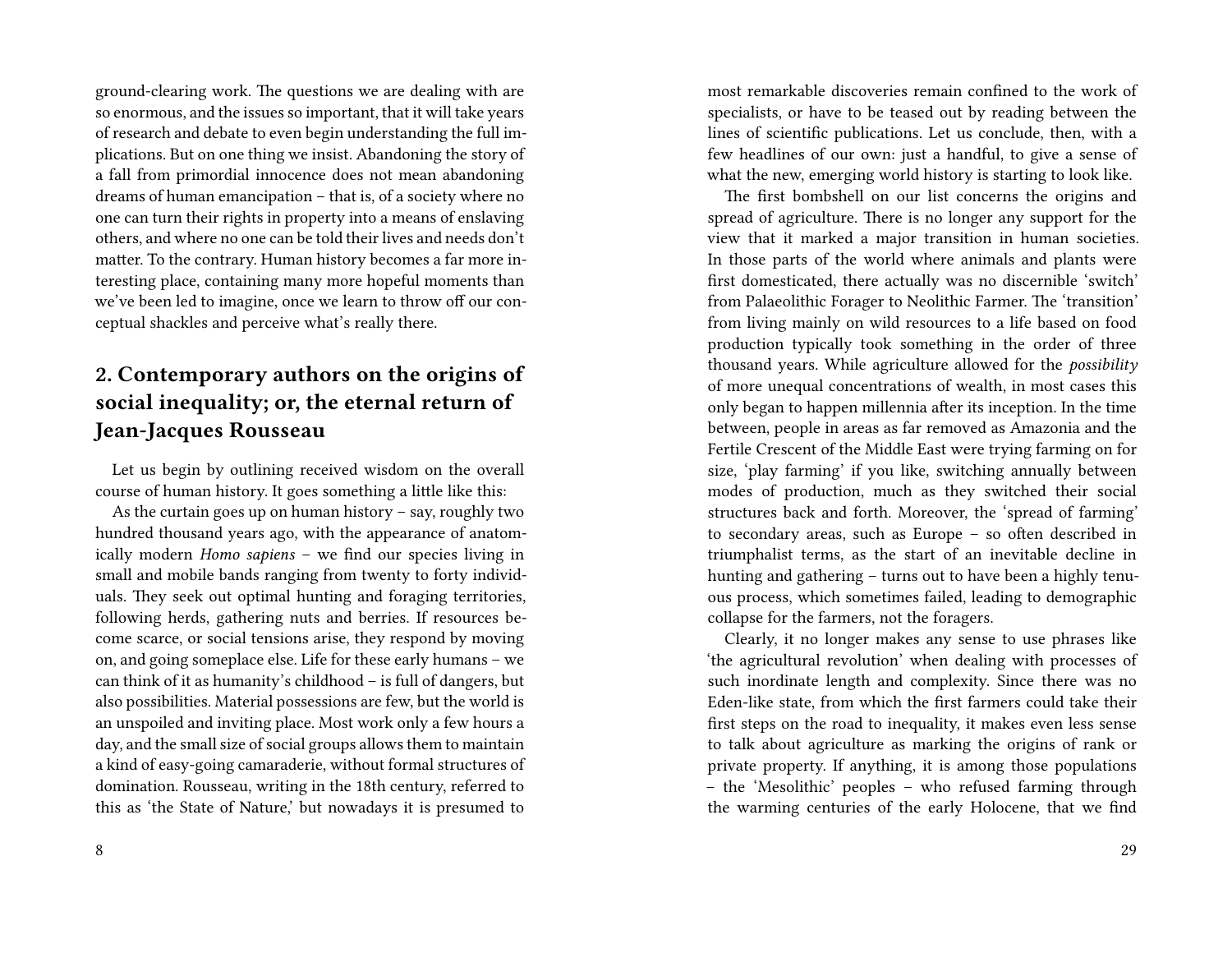most were probably more conscious of society's potential than people generally are today, switching back and forth between different forms of organization every year. Rather than idling in some primordial innocence, until the genie of inequality was somehow uncorked, our prehistoric ancestors seem to have successfully opened and shut the bottle on a regular basis, confining inequality to ritual costume dramas, constructing gods and kingdoms as they did their monuments, then cheerfully disassembling them once again.

If so, then the real question is not 'what are the origins of social inequality?', but, having lived so much of our history moving back and forth between different political systems, 'how did we get so stuck?' All this is very far from the notion of prehistoric societies drifting blindly towards the institutional chains that bind them. It is also far from the dismal prophecies of Fukuyama, Diamond, Morris, and Scheidel, where any 'complex' form of social organization necessary means that tiny elites take charge of key resources, and begin to trample everyone else underfoot. Most social science treats these grim prognostications as self-evident truths. But clearly, they are baseless. So, we might reasonably ask, what other cherished truths must now be cast on the dust-heap of history?

Quite a number, actually. Back in the '70s, the brilliant Cambridge archaeologist David Clarke predicted that, with modern research, almost every aspect of the old edifice of human evolution, 'the explanations of the development of modern man, domestication, metallurgy, urbanization and civilisation – may in perspective emerge as semantic snares and metaphysical mirages.' It appears he was right. Information is now pouring in from every quarter of the globe, based on careful empirical fieldwork, advanced techniques of climatic reconstruction, chronometric dating, and scientific analyses of organic remains. Researchers are examining ethnographic and historical material in a new light. And almost all of this new research goes against the familiar narrative of world history. Still, the

have encompassed most of our species' actual history. It is also assumed to be the only era in which humans managed to live in genuine societies of equals, without classes, castes, hereditary leaders, or centralised government.

Alas this happy state of affairs eventually had to end. Our conventional version of world history places this moment around 10,000 years ago, at the close of the last Ice Age.

At this point, we find our imaginary human actors scattered across the world's continents, beginning to farm their own crops and raise their own herds. Whatever the local reasons (they are debated), the effects are momentous, and basically the same everywhere. Territorial attachments and private ownership of property become important in ways previously unknown, and with them, sporadic feuds and war. Farming grants a surplus of food, which allows some to accumulate wealth and influence beyond their immediate kin-group. Others use their freedom from the food-quest to develop new skills, like the invention of more sophisticated weapons, tools, vehicles, and fortifications, or the pursuit of politics and organised religion. In consequence, these 'Neolithic farmers' quickly get the measure of their hunter-gatherer neighbours, and set about eliminating or absorbing them into a new and superior – albeit less equal – way of life.

To make matters more difficult still, or so the story goes, farming ensures a global rise in population levels. As people move into ever-larger concentrations, our unwitting ancestors take another irreversible step to inequality, and around 6,000 years ago, cities appear – and our fate is sealed. With cities comes the need for centralised government. New classes of bureaucrats, priests, and warrior-politicians install themselves in permanent office to keep order and ensure the smooth flow of supplies and public services. Women, having once enjoyed prominent roles in human affairs, are sequestered, or imprisoned in harems. War captives are reduced to slaves. Full-blown inequality has arrived, and there is no getting rid of it. Still, the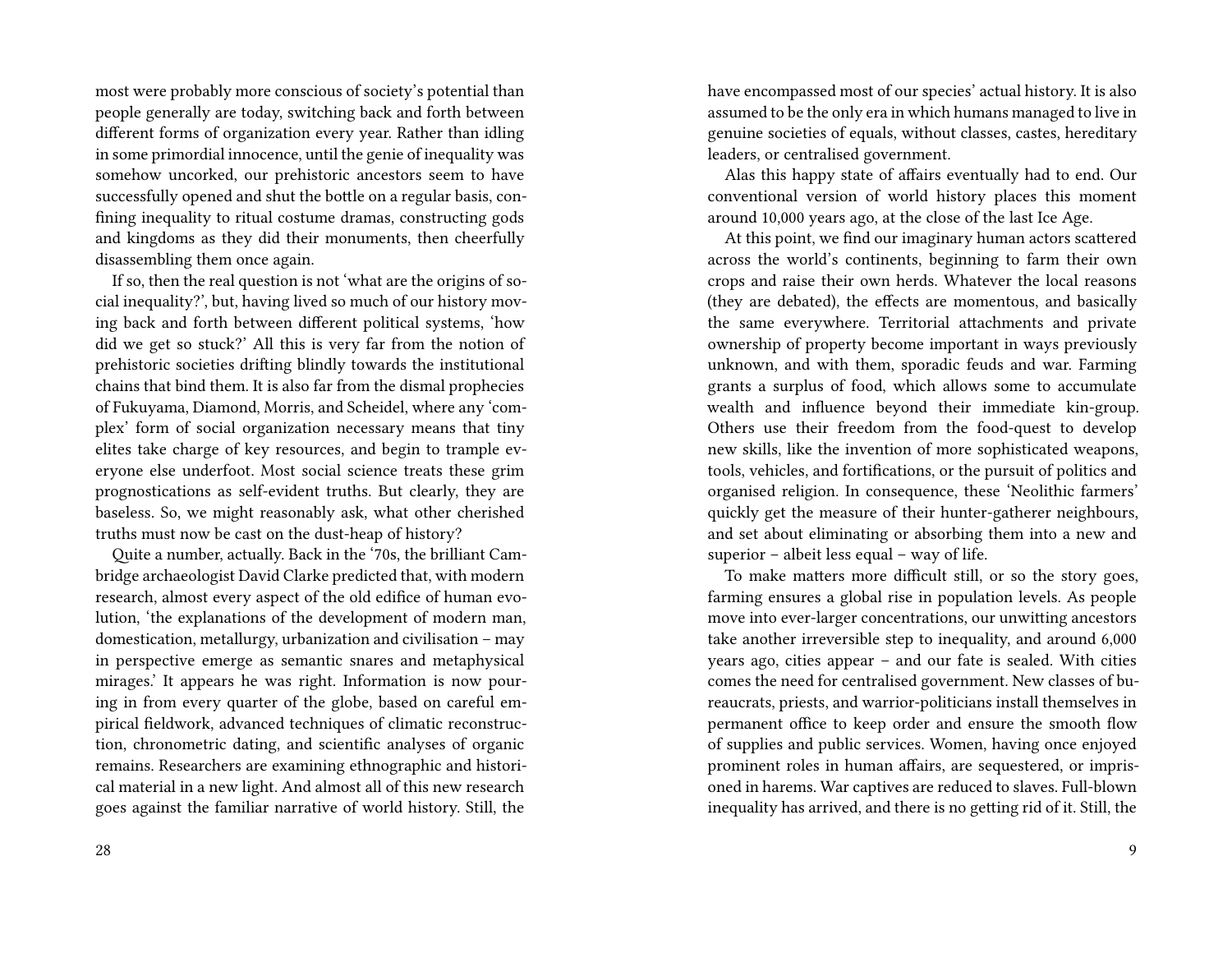story-tellers always assure us, not everything about the rise of urban civilization is bad. Writing is invented, at first to keep state accounts, but this allows terrific advances to take place in science, technology, and the arts. At the price of innocence, we became our modern selves, and can now merely gaze with pity and jealousy at those few 'traditional' or 'primitive' societies that somehow missed the boat.

This is the story that, as we say, forms the foundation of all contemporary debate on inequality. If say, an expert in international relations, or a clinical psychologist, wishes to reflect on such matters, they are likely to simply take it for granted that, for most of human history, we lived in tiny egalitarian bands, or that the rise of cities also meant the rise of the state. The same is true of most recent books that try to look at the broad sweep of prehistory, in order to draw political conclusions relevant to contemporary life. Consider Francis Fukuyama's *The Origins of Political Order: From Prehuman Times to the French Revolution*:

*In its early stages, human political organization is similar to the band-level society observed in higher primates like chimpanzees. This may be regarded as a default form of social organization. … Rousseau pointed out that the origin of political inequality lay in the development of agriculture, and in this he was largely correct. Since band-level societies are preagricultural, there is no private property in any modern sense. Like chimp bands, hunter-gatherers inhabit a territorial range that they guard and occasionally fight over. But they have a lesser incentive than agriculturalists to mark out a piece of land and say 'this is mine'. If their territory is invaded by another group, or if it is infiltrated by dangerous predators, band-level societies may have the option of simply moving somewhere else due to*

10

Quite independently, archaeological evidence suggests that in the highly seasonal environments of the last Ice Age, our remote ancestors were behaving in broadly similar ways: shifting back and forth between alternative social arrangements, permitting the rise of authoritarian structures during certain times of year, on the proviso that they could not last; on the understanding that no particular social order was ever fixed or immutable. Within the same population, one could live sometimes in what looks, from a distance, like a band, sometimes a tribe, and sometimes a society with many of the features we now identify with states. With such institutional flexibility comes the capacity to step outside the boundaries of any given social structure and reflect; to both make and unmake the political worlds we live in. If nothing else, this explains the 'princes' and 'princesses' of the last Ice Age, who appear to show up, in such magnificent isolation, like characters in some kind of fairy-tale or costume drama. Maybe they were almost literally so. If they reigned at all, then perhaps it was, like the kings and queens of Stonehenge, just for a season.

### **5. Time for a re-think**

Modern authors have a tendency to use prehistory as a canvas for working out philosophical problems: are humans fundamentally good or evil, cooperative or competitive, egalitarian or hierarchical? As a result, they also tend to write as if for 95% of our species history, human societies were all much the same. But even 40,000 years is a very, very long period of time. It seems inherently likely, and the evidence confirms, that those same pioneering humans who colonised much of the planet also experimented with an enormous variety of social arrangements. As Claude Lévi-Strauss often pointed out, early *Homo sapiens* were not just physically the same as modern humans, they were our intellectual peers as well. In fact,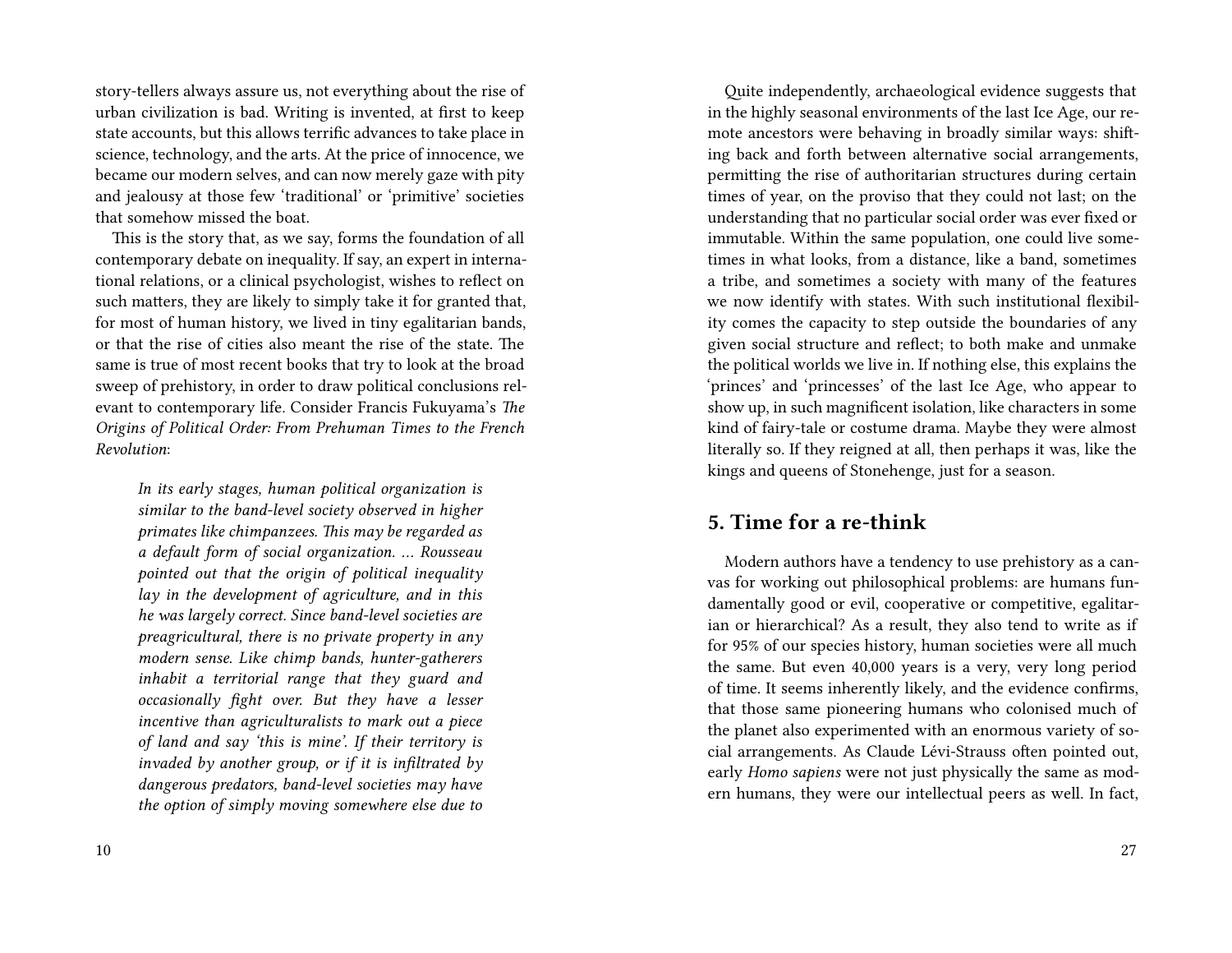ally adopted different names in summer and winter, literally becoming someone else, depending on the time of year.

Perhaps most striking, in terms of political reversals, were the seasonal practices of 19th-century tribal confederacies on the American Great Plains – sometime, or one-time farmers who had adopted a nomadic hunting life. In the late summer, small and highly mobile bands of Cheyenne and Lakota would congregate in large settlements to make logistical preparations for the buffalo hunt. At this most sensitive time of year they appointed a police force that exercised full coercive powers, including the right to imprison, whip, or fine any offender who endangered the proceedings. Yet as the anthropologist Robert Lowie observed, this 'unequivocal authoritarianism' operated on a strictly seasonal and temporary basis, giving way to more 'anarchic' forms of organisation once the hunting season – and the collective rituals that followed – were complete.

Scholarship does not always advance. Sometimes it slides backwards. A hundred years ago, most anthropologists understood that those who live mainly from wild resources were not, normally, restricted to tiny 'bands.' That idea is really a product of the 1960s, when Kalahari Bushmen and Mbuti Pygmies became the preferred image of primordial humanity for TV audiences and researchers alike. As a result we've seen a return of evolutionary stages, really not all that different from the tradition of the Scottish Enlightenment: this is what Fukuyama, for instance, is drawing on, when he writes of society evolving steadily from 'bands' to 'tribes' to 'chiefdoms,' then finally, the kind of complex and stratified 'states' we live in today – usually defined by their monopoly of 'the legitimate use of coercive force.' By this logic, however, the Cheyenne or Lakota would have had to be 'evolving' from bands directly to states roughly every November, and then 'devolving' back again come spring. Most anthropologists now recognise that these categories are hopelessly inadequate, yet nobody has proposed an alternative way of thinking about world history in the broadest terms.

*low population densities. Band-level societies are highly egalitarian … Leadership is vested in individuals based on qualities like strength, intelligence, and trustworthiness, but it tends to migrate from one individual to another.*

Jared Diamond, in *World Before Yesterday: What Can We Learn from Traditional Societies?*, suggests such bands (in which he believes humans still lived 'as recently as 11,000 years ago') comprised 'just a few dozen individuals', most biologically related. They led a fairly meagre existence, 'hunting and gathering whatever wild animal and plant species happen to live in an acre of forest'. (Why just an acre, he never explains). And their social lives, according to Diamond, were enviably simple. Decisions were reached through 'face-to-face discussion'; there were 'few personal possessions', and 'no formal political leadership or strong economic specialization'. Diamond concludes that, sadly, it is only within such primordial groupings that humans have ever achieved a significant degree of social equality.

For Diamond and Fukuyama, as for Rousseau some centuries earlier, what put an end to that equality – everywhere and forever – was the invention of agriculture and the higher population levels it sustained. Agriculture brought about a transition from 'bands' to 'tribes'. Accumulation of food surplus fed population growth, leading some 'tribes' to develop into ranked societies known as 'chiefdoms'. Fukuyama paints an almost biblical picture, a departure from Eden: 'As little bands of human beings migrated and adapted to different environments, they began their exit out of the state of nature by developing new social institutions'. They fought wars over resources. Gangly and pubescent, these societies were headed for trouble.

It was time to grow up, time to appoint some proper leadership. Before long, chiefs had declared themselves kings, even emperors. There was no point in resisting. All this was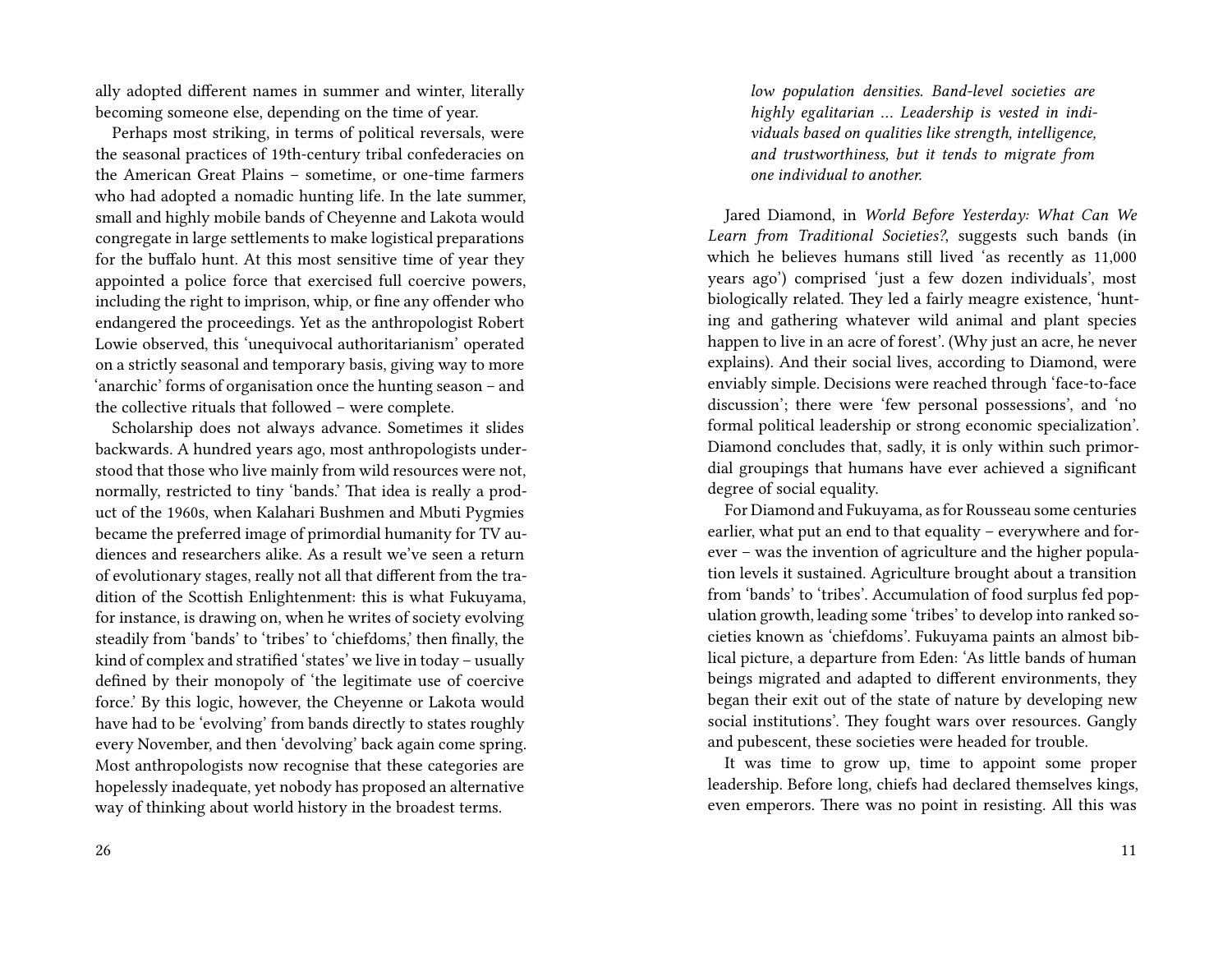inevitable once humans adopted large, complex forms of organization. Even when the leaders began acting badly – creaming off agricultural surplus to promote their flunkies and relatives, making status permanent and hereditary, collecting trophy skulls and harems of slave-girls, or tearing out rival's hearts with obsidian knives – there could be no going back. 'Large populations', Diamond opines, 'can't function without leaders who make the decisions, executives who carry out the decisions, and bureaucrats who administer the decisions and laws. Alas for all of you readers who are anarchists and dream of living without any state government, those are the reasons why your dream is unrealistic: you'll have to find some tiny band or tribe willing to accept you, where no one is a stranger, and where kings, presidents, and bureaucrats are unnecessary'.

A dismal conclusion, not just for anarchists, but for anybody who ever wondered if there might be some viable alternative to the status quo. But the remarkable thing is that, despite the smug tone, such pronouncements are not actually based on any kind of scientific evidence. There is no reason to believe that small-scale groups are especially likely to be egalitarian, or that large ones must necessarily have kings, presidents, or bureaucracies. These are just prejudices stated as facts.

In the case of Fukuyama and Diamond one can, at least, note they were never trained in the relevant disciplines (the first is a political scientist, the other has a PhD on the physiology of the gall bladder). Still, even when anthropologists and archaeologists try their hand at 'big picture' narratives, they have an odd tendency to end up with some similarly minor variation on Rousseau. In *The Creation of Inequality: How our Prehistoric Ancestors Set the Stage for Monarchy, Slavery, and Empire,* Kent Flannery and Joyce Marcus, two eminently qualified scholars, lay out some five hundred pages of ethnographic and archaeological case studies to try and solve the puzzle. They admit our Ice Age forbears were not entirely unfamiliar with institutions

agers nor farmers, but something in between. And if anything like a royal court did hold sway in the festive season, when they gathered in great numbers, then it could only have dissolved away for most of the year, when the same people scattered back out across the island.

Why are these seasonal variations important? Because they reveal that from the very beginning, human beings were selfconsciously experimenting with different social possibilities. Anthropologists describe societies of this sort as possessing a 'double morphology'. Marcel Mauss, writing in the early twentieth century, observed that the circumpolar Inuit, 'and likewise many other societies . . . have two social structures, one in summer and one in winter, and that in parallel they have two systems of law and religion'. In the summer months, Inuit dispersed into small patriarchal bands in pursuit of freshwater fish, caribou, and reindeer, each under the authority of a single male elder. Property was possessively marked and patriarchs exercised coercive, sometimes even tyrannical power over their kin. But in the long winter months, when seals and walrus flocked to the Arctic shore, another social structure entirely took over as Inuit gathered together to build great meeting houses of wood, whale-rib, and stone. Within them, the virtues of equality, altruism, and collective life prevailed; wealth was shared; husbands and wives exchanged partners under the aegis of Sedna, the Goddess of the Seals.

Another example were the indigenous hunter-gatherers of Canada's Northwest Coast, for whom winter – not summer – was the time when society crystallised into its most unequal form, and spectacularly so. Plank-built palaces sprang to life along the coastlines of British Columbia, with hereditary nobles holding court over commoners and slaves, and hosting the great banquets known as *potlatch*. Yet these aristocratic courts broke apart for the summer work of the fishing season, reverting to smaller clan formations, still ranked, but with an entirely different and less formal structure. In this case, people actu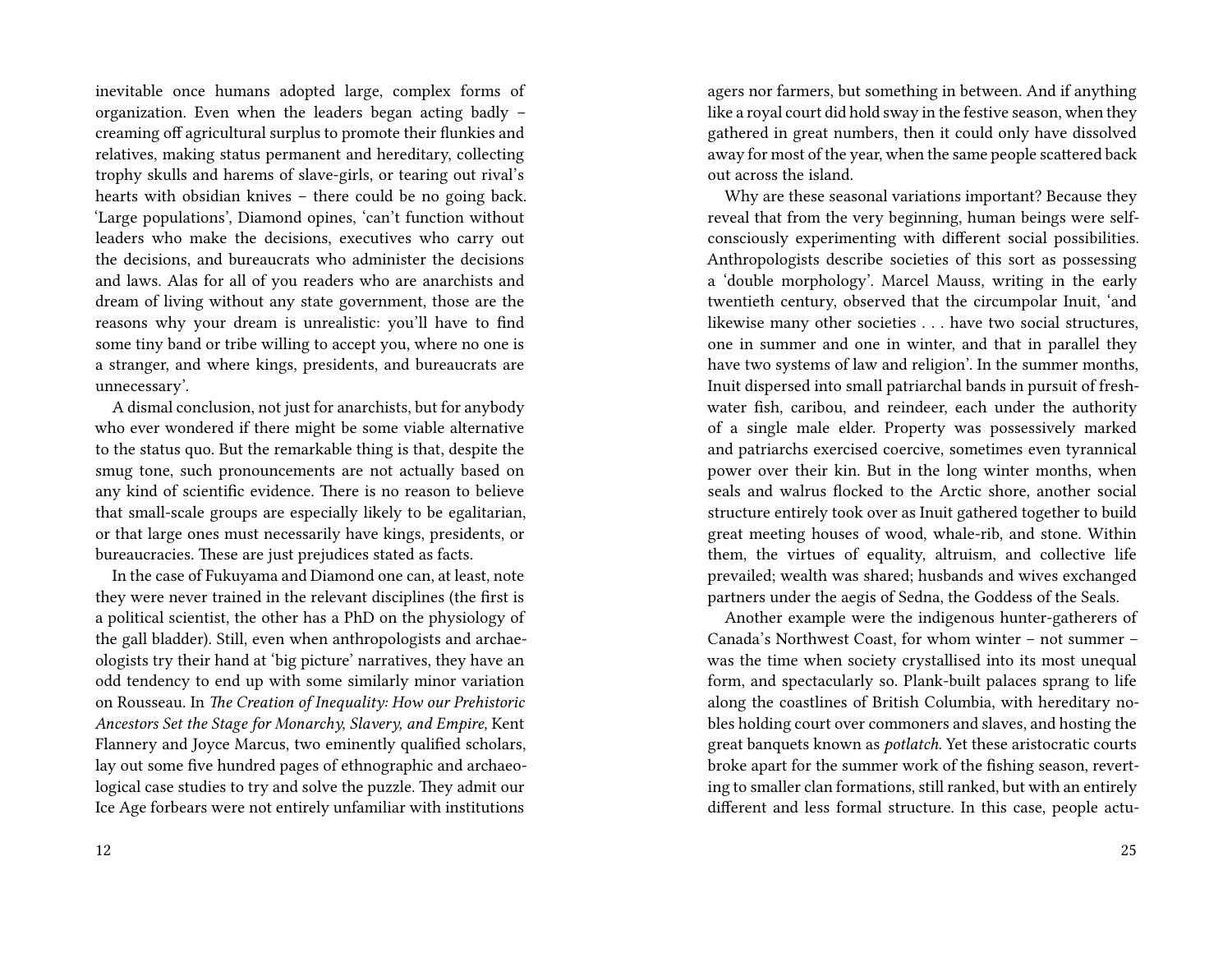case of Göbekli Tepe) gazelle – as well as cyclical fish-runs and nut harvests. At less favourable times of year, at least some of our Ice Age ancestors no doubt really did live and forage in tiny bands. But there is overwhelming evidence to show that at others they congregated *en masse* within the kind of 'microcities' found at Dolní Věstonice, in the Moravian basin south of Brno, feasting on a super-abundance of wild resources, engaging in complex rituals, ambitious artistic enterprises, and trading minerals, marine shells, and animal pelts over striking distances. Western European equivalents of these seasonal aggregation sites would be the great rock shelters of the French Périgord and the Cantabrian coast, with their famous paintings and carvings, which similarly formed part of an annual round of congregation and dispersal.

Such seasonal patterns of social life endured, long after the 'invention of agriculture' is supposed to have changed everything. New evidence shows that alternations of this kind may be key to understanding the famous Neolithic monuments of Salisbury Plain, and not just in terms of calendric symbolism. Stonehenge, it turns out, was only the latest in a very long sequence of ritual structures, erected in timber as well as stone, as people converged on the plain from remote corners of the British Isles, at significant times of year. Careful excavation has shown that many of these structures – now plausibly interpreted as monuments to the progenitors of powerful Neolithic dynasties – were dismantled just a few generations after their construction. Still more strikingly, this practice of erecting and dismantling grand monuments coincides with a period when the peoples of Britain, having adopted the Neolithic farming economy from continental Europe, appear to have turned their backs on at least one crucial aspect of it, abandoning cereal farming and reverting – around 3300 BC – to the collection of hazelnuts as a staple food source. Keeping their herds of cattle, on which they feasted seasonally at nearby Durrington Walls, the builders of Stonehenge seem likely to have been neither forof hierarchy and servitude, but insist they experienced these mainly in their dealings with the supernatural (ancestral spirits, and the like). The invention of farming, they propose, led to the emergence of demographically extended 'clans' or 'descent groups', and as it did so, access to spirits and the dead became a route to earthly power (how, exactly, is not made clear). According to Flannery and Marcus, the next major step on the road to inequality came when certain clansmen of unusual talent or renown – expert healers, warriors, and other over-achievers – were granted the right to transmit status to their descendants, regardless of the latter's talents or abilities. That pretty much sowed the seeds, and meant from then on, it was just a matter of time before the arrival of cities, monarchy, slavery and empire.

The curious thing about Flannery and Marcus' book is that only with the birth of states and empires do they really bring in any archaeological evidence. All the really key moments in their account of the 'creation of inequality' rely instead on relatively recent descriptions of small-scale foragers, herders, and cultivators like the Hadza of the East African Rift, or Nambikwara of the Amazonian rainforest. Accounts of such 'traditional societies' are treated as if they were windows onto the Palaeolithic or Neolithic past. The problem is that they are nothing of the kind. The Hadza or Nambikwara are not living fossils. They have been in contact with agrarian states and empires, raiders and traders, for millennia, and their social institutions were decisively shaped through attempts to engage with, or avoid them. Only archaeology can tell us what, if anything, they have in common with prehistoric societies. So, while Flannery and Marcus provide all sorts of interesting insights into how inequalities *might* emerge in human societies, they give us little reason to believe that this was how they actually *did*.

Finally, let us consider Ian Morris's *Foragers, Farmers, and Fossil Fuels: How Human Values Evolve*. Morris is pursuing a slightly different intellectual project: to bring the findings of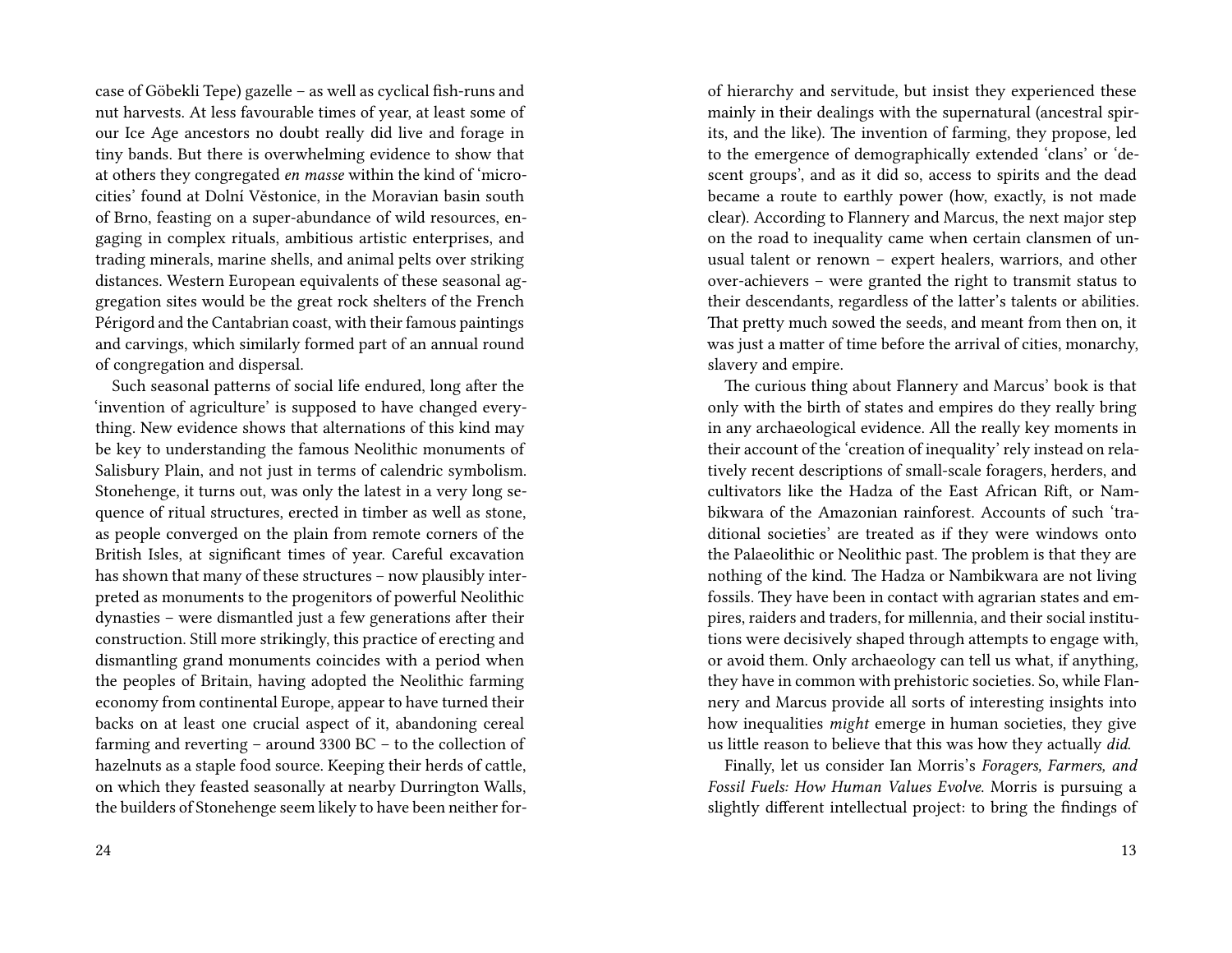archaeology, ancient history, and anthropology into dialogue with the work of economists, such as Thomas Piketty on the causes of inequality in the modern world, or Sir Tony Atkinson's more policy-oriented *Inequality: What can be Done?* The 'deep time' of human history, Morris informs us, has something important to tell us about such questions – but only if we first establish a uniform measure of inequality applicable across its entire span. This he achieves by translating the 'values' of Ice Age hunter-gatherers and Neolithic farmers into terms familiar to modern-day economists, and then using those to establish Gini coefficients, or formal inequality rates. Instead of the spiritual inequities that Flannery and Marcus highlight, Morris gives us an unapologetically materialist view, dividing human history into the three big 'Fs' of his title, depending on how they channel heat. All societies, he suggests, have an 'optimal' level of social inequality – a built-in 'spirit-level' to use Pickett and Wilkinson's term – that is appropriate to their prevailing mode of energy extraction.

In a 2015 piece for the *New York Times* Morris actually gives us numbers, quantified primordial incomes in USD and fixed to 1990 currency values. $<sup>1</sup>$  He too assumes that hunter-gatherers</sup> of the last Ice Age lived mostly in tiny mobile bands. As a result, they consumed very little, the equivalent, he suggests, of about \$1.10/day. Consequently, they also enjoyed a Gini coefficient of around 0.25 – that is, about as low as such rates can go – since there was little surplus or capital for any would-be elite to grab. Agrarian societies – and for Morris this includes everything from the 9,000-year-old Neolithic village of Çatalhöyük to Kublai Khan's China or the France of Louis XIV – were more populous and better off, with an average consumption of \$1.50-\$2.20/day per person, and a propensity to accumuwidely available on the foothills of the Taurus Mountains), before being applied to the bedrock of the Harran. Intriguingly, and despite their size, each of these massive structures had a relatively short lifespan, ending with a great feast and the rapid infilling of its walls: hierarchies raised to the sky, only to be swiftly torn down again. And the protagonists in this prehistoric pageant-play of feasting, building, and destruction were, to the best of our knowledge, hunter-foragers, living by wild resources alone.

What, then, are we to make of all of this? One scholarly response has been to abandon the idea of an egalitarian Golden Age entirely, and conclude that rational self-interest and accumulation of power are the enduring forces behind human social development. But this doesn't really work either. Evidence for institutional inequality in Ice Age societies, whether in the form of grand burials or monumental buildings, is nothing if not sporadic. Burials appear literally centuries, and often hundreds of kilometres, apart. Even if we put this down to the patchiness of the evidence, we still have to ask why the evidence is so patchy: after all, if any of these Ice Age 'princes' had behaved anything like, say, Bronze Age princes, we'd also be finding fortifications, storehouses, palaces – all the usual trappings of emergent states. Instead, over tens of thousands of years, we see monuments and magnificent burials, but little else to indicate the growth of ranked societies. Then there are other, even stranger factors, such as the fact that most of the 'princely' burials consist of individuals with striking physical anomalies, who today would be considered giants, hunchbacks, or dwarfs.

A wider look at the archaeological evidence suggests a key to resolving the dilemma. It lies in the seasonal rhythms of prehistoric social life. Most of the Palaeolithic sites discussed so far are associated with evidence for annual or biennial periods of aggregation, linked to the migrations of game herds – whether woolly mammoth, steppe bison, reindeer or (in the

<sup>&</sup>lt;sup>1</sup> 'To Each Age Its Inequality' by Ian Morris. *New York Times*, 9 July 2015. See: https://www.nytimes.com/2015/07/10/opinion/to-each-ageits-inequality.html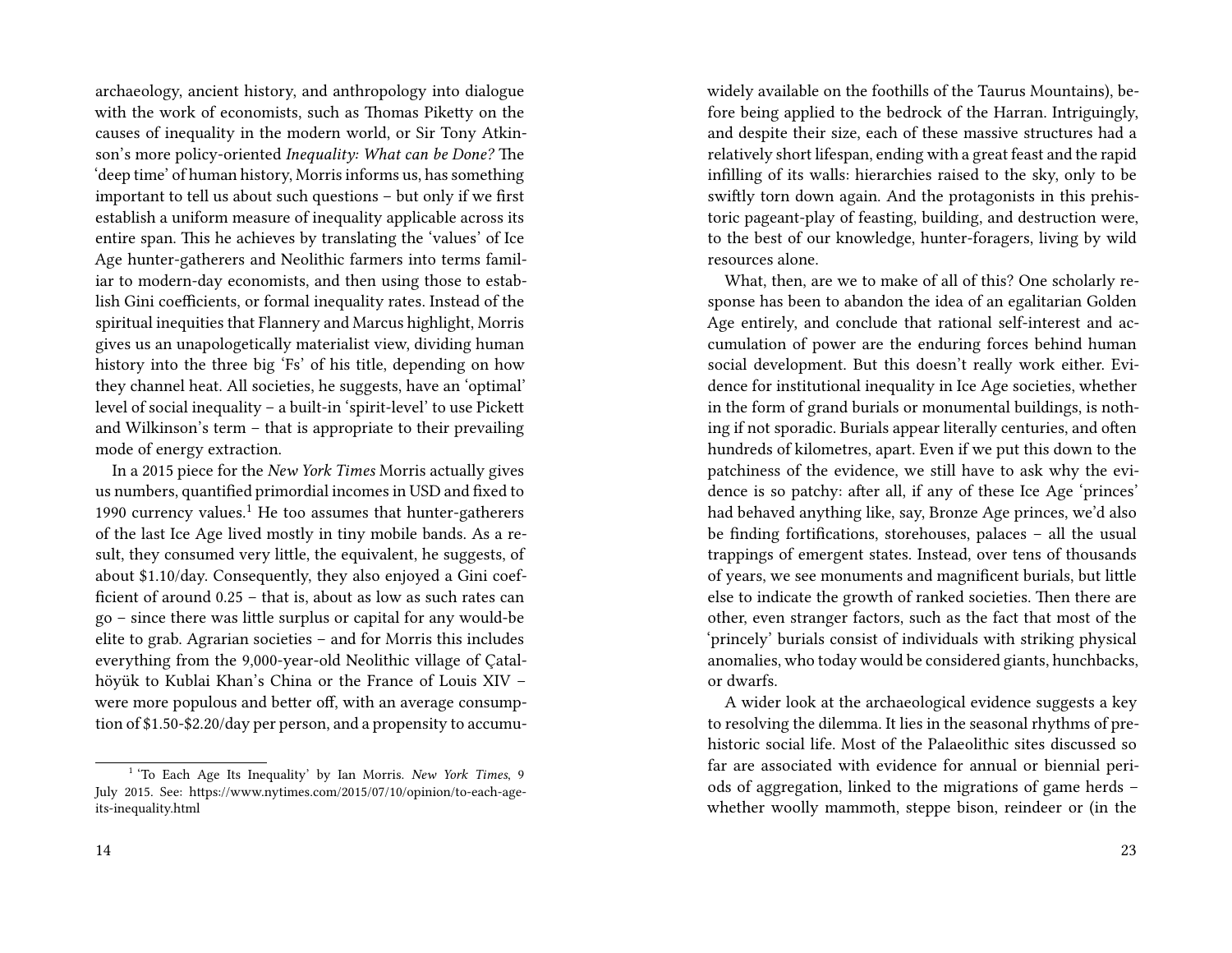man whose regalia included a sceptre of exotic flint, elk antler batons, and an ornate headdress of perforated shells and deer teeth. Such findings pose stimulating challenges of interpretation. Is Fernández-Armesto right to say these are proofs of 'inherited power'? What was the status of such individuals in life?

No less intriguing is the sporadic but compelling evidence for monumental architecture, stretching back to the Last Glacial Maximum. The idea that one could measure 'monumentality' in absolute terms is of course as silly as the idea of quantifying Ice Age expenditure in dollars and cents. It is a relative concept, which makes sense only within a particular scale of values and prior experiences. The Pleistocene has no direct equivalents in scale to the Pyramids of Giza or the Roman Colloseum. But it does have buildings that, by the standards of the time, could only have been considered public works, implying sophisticated design and the coordination of labour on an impressive scale. Among them are the startling 'mammoth houses', built of hides stretched over a frame of tusks, examples of which – dating to around 15,000 years ago – can be found along a transect of the glacial fringe reaching from modern-day Kraków all the way to Kiev.

Still more astonishing are the stone temples of Göbekli Tepe, excavated over twenty years ago on the Turkish-Syrian border, and still the subject of vociferous scientific debate. Dating to around 11,000 years ago, the very end of the last Ice Age, they comprise at least twenty megalithic enclosures raised high above the now-barren flanks of the Harran Plain. Each was made up of limestone pillars over 5m in height and weighing up to a ton (respectable by Stonehenge standards, and some 6,000 years before it). Almost every pillar at Göbekli Tepe is a remarkable work of art, with relief carvings of menacing animals projecting from the surface, their male genitalia fiercely displayed. Sculpted raptors appear in combination with images of severed human heads. The carvings attest to sculptural skills, no doubt honed in the more pliable medium of wood (once

late surpluses of wealth. But most people also worked harder, and under markedly inferior conditions, so farming societies tended towards much higher levels of inequality.

Fossil-fuelled societies should really have changed all that by liberating us from the drudgery of manual work, and bringing us back towards more reasonable Gini coefficients, closer to those of our hunter-forager ancestors – and for a while it seemed like this was beginning to happen, but for some odd reason, which Morris doesn't completely understand, matters have gone into reverse again and wealth is once again sucked up into the hands of a tiny global elite:

*If the twists and turns of economic history over the last 15,000 years and popular will are any guide, the 'right' level of post-tax income inequality seems to lie between about 0.25 and 0.35, and that of wealth inequality between about 0.70 and 0.80. Many countries are now at or above the upper bounds of these ranges, which suggests that Mr. Piketty is indeed right to foresee trouble.*

Some major technocratic tinkering is clearly in order!

Let us leave Morris' prescriptions aside but just focus on one figure: the Palaeolithic income of \$1.10 a day. Where exactly does it come from? Presumably the calculations have something to do with the calorific value of daily food intake. But if we're comparing this to daily incomes today, wouldn't we also have to factor in all the other things Palaeolithic foragers got for free, but which we ourselves would expect to pay for: free security, free dispute resolution, free primary education, free care of the elderly, free medicine, not to mention entertainment costs, music, storytelling, and religious services? Even when it comes to food, we must consider quality: after all, we're talking about 100% organic free-range produce here, washed down with purest natural spring water. Much contemporary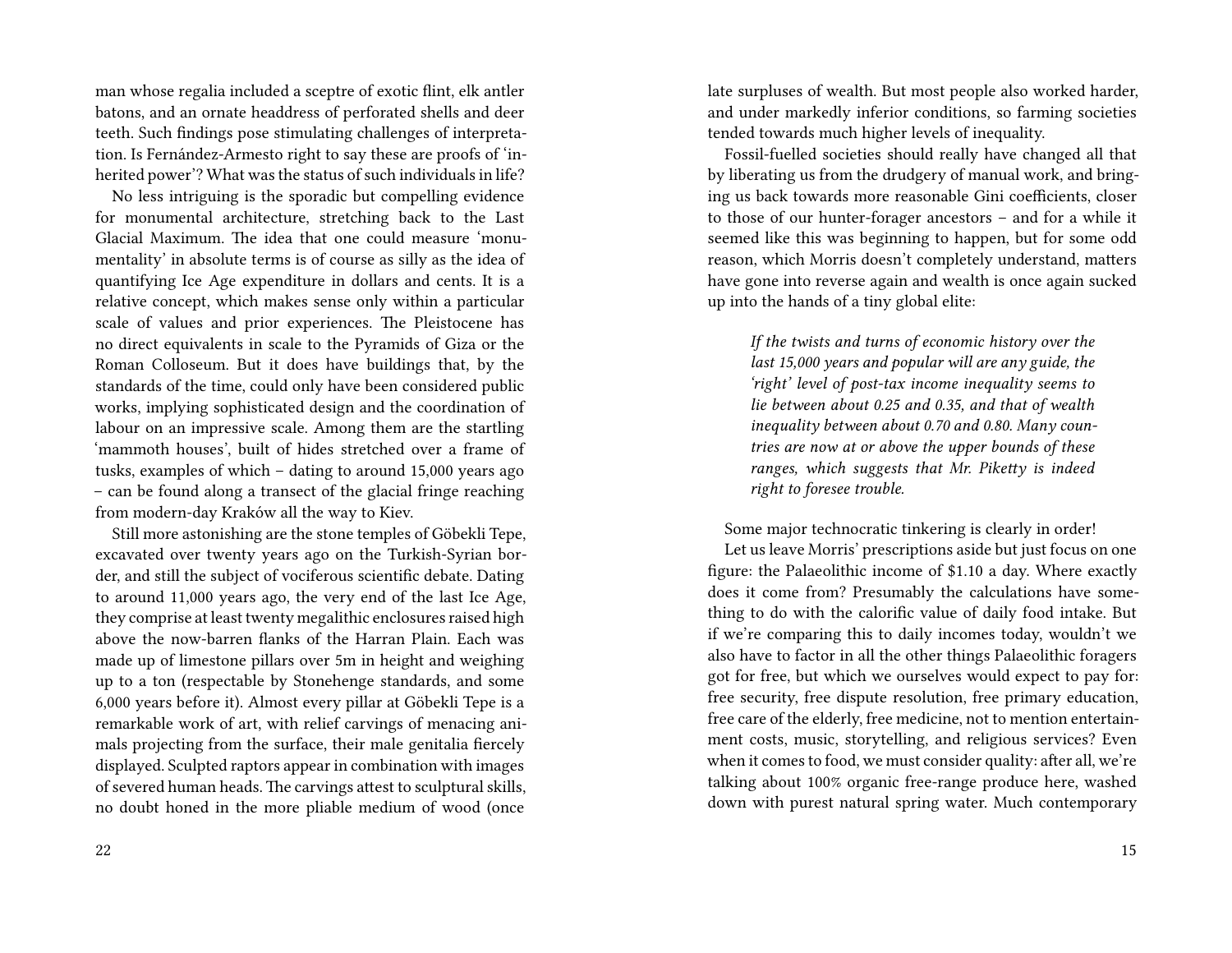income goes to mortgages and rents. But consider the camping fees for prime Palaeolithic locations along the Dordogne or the Vézère, not to mention the high-end evening classes in naturalistic rock painting and ivory carving – and all those fur coats. Surely all this must cost wildly in excess of \$1.10/day, even in 1990 dollars. It's not for nothing that Marshall Sahlins referred to foragers as 'the original affluent society.' Such a life today would not come cheap.

This is all admittedly a bit silly, but that's kind of our point: if one reduces world history to Gini coefficients, silly things will, necessarily, follow. Also depressing ones. Morris at least feels something is askew with the recent galloping increases of global inequality. By contrast, historian Walter Scheidel has taken Piketty-style readings of human history to their ultimate miserable conclusion in his 2017 book *The Great Leveler: Violence and the History of Inequality from the Stone Age to the Twenty-First Century*, concluding there's really nothing we can do about inequality. Civilization invariably puts in charge a small elite who grab more and more of the pie. The only thing that has ever been successful in dislodging them is catastrophe: war, plague, mass conscription, wholesale suffering and death. Half measures never work. So, if you don't want to go back to living in a cave, or die in a nuclear holocaust (which presumably also ends up with the survivors living in caves), you're going to just have to accept the existence of Warren Buffett and Bill Gates.

The liberal alternative? Flannery and Marcus, who openly identify with the tradition of Jean-Jacques Rousseau, end their survey with the following helpful suggestion:

*We once broached this subject with Scotty MacNeish, an archaeologist who had spent 40 years studying social evolution. How, we wondered, could society be made more egalitarian? After briefly consulting* of these, such as the 25,000-year-old graves from Sungir, east of Moscow, have been known for many decades and are justly famous. Felipe Fernández-Armesto, who reviewed *Creation of Inequality* for *The Wall Street Journal*, 2 expresses his reasonable amazement at their omission: 'Though they know that the hereditary principle predated agriculture, Mr. Flannery and Ms. Marcus cannot quite shed the Rousseauian illusion that it started with sedentary life. Therefore they depict a world without inherited power until about 15,000 B.C. while ignoring one of the most important archaeological sites for their purpose'. For dug into the permafrost beneath the Palaeolithic settlement at Sungir was the grave of a middle-aged man buried, as Fernández-Armesto observes, with 'stunning signs of honor: bracelets of polished mammoth-ivory, a diadem or cap of fox's teeth, and nearly 3,000 laboriously carved and polished ivory beads'. And a few feet away, in an identical grave, 'lay two children, of about 10 and 13 years respectively, adorned with comparable grave-gifts – including, in the case of the elder, some 5,000 beads as fine as the adult's (although slightly smaller) and a massive lance carved from ivory'.

Such findings appear to have no significant place in any of the books so far considered. Downplaying them, or reducing them to footnotes, might be more easy to forgive were Sungir an isolated find. It is not. Comparably rich burials are by now attested from Upper Palaeolithic rock shelters and openair settlements across much of western Eurasia, from the Don to the Dordogne. Among them we find, for example, the 16,000 year-old 'Lady of Saint-Germain-la-Rivière', bedecked with ornaments made on the teeth of young stags hunted 300 km away, in the Spanish Basque country; and the burials of the Ligurian coast – as ancient as Sungir – including 'Il Principe', a young

<sup>&</sup>lt;sup>2</sup> 'It's Good To Have a King' by Felipe Fernández-Armesto. *Wall Street Journal*, 10 May 2012. See: https://www.wsj.com/articles/ SB10001424052702304363104577389944241796150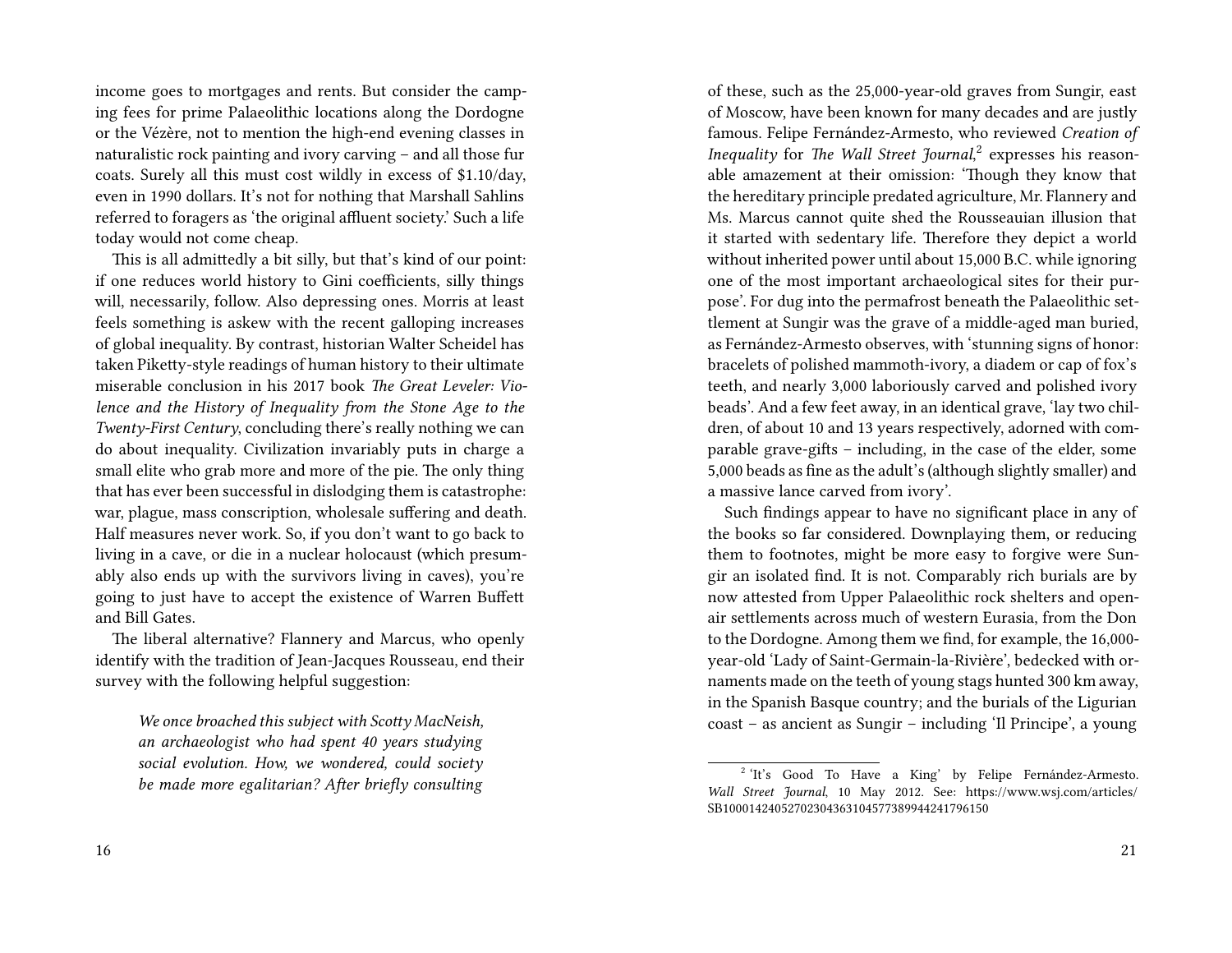and a few other durable materials. Different hominin species coexisted; it's not clear if any ethnographic analogy might apply. Things only begin to come into any kind of focus in the Upper Palaeolithic itself, which begins around 45,000 years ago, and encompasses the peak of glaciation and global cooling (c. 20,000 years ago) known as the Last Glacial Maximum. This last great Ice Age was then followed by the onset of warmer conditions and gradual retreat of the ice sheets, leading to our current geological epoch, the Holocene. More clement conditions followed, creating the stage on which *Homo sapiens* – having already colonised much of the Old World – completed its march into the New, reaching the southern shores of the Americas by around 15,000 years ago.

So, what do we actually know about this period of human history? Much of the earliest substantial evidence for human social organisation in the Palaeolithic derives from Europe, where our species became established alongside *Homo neanderthalensis*, prior to the latter's extinction around 40,000 BC. (The concentration of data in this part of the world most likely reflects a historical bias of archaeological investigation, rather than anything unusual about Europe itself). At that time, and through the Last Glacial Maximum, the habitable parts of Ice Age Europe looked more like Serengeti Park in Tanzania than any present-day European habitat. South of the ice sheets, between the tundra and the forested shorelines of the Mediterranean, the continent was divided into game-rich valleys and steppe, seasonally traversed by migrating herds of deer, bison, and woolly mammoth. Prehistorians have pointed out for some decades – to little apparent effect – that the human groups inhabiting these environments had nothing in common with those blissfully simple, egalitarian bands of hunter-gatherers, still routinely imagined to be our remote ancestors.

To begin with, there is the undisputed existence of rich burials, extending back in time to the depths of the Ice Age. Some

*his old friend Jack Daniels, MacNeish replied, 'Put hunters and gatherers in charge.'*

### **3. But did we really run headlong for our chains?**

The really odd thing about these endless evocations of Rousseau's innocent State of Nature, and the fall from grace, is that Rousseau himself never claimed the State of Nature really happened. It was all a thought-experiment. In his *Discourse on the Origin and the Foundation of Inequality Among Mankind* (1754), where most of the story we've been telling (and retelling) originates, he wrote:

*… the researches, in which we may engage on this occasion, are not to be taken for historical truths, but merely as hypothetical and conditional reasonings, fitter to illustrate the nature of things, than to show their true origin.*

Rousseau's 'State of Nature' was never intended as a stage of development. It was not supposed to be an equivalent to the phase of 'Savagery', which opens the evolutionary schemes of Scottish philosophers such as Adam Smith, Ferguson, Millar, or later, Lewis Henry Morgan. These others were interested in defining levels of social and moral development, corresponding to historical changes in modes of production: foraging, pastoralism, farming, industry. What Rousseau presented is, by contrast, more of a parable. As emphasised by Judith Shklar, the renowned Harvard political theorist, Rousseau was really trying to explore what he considered the fundamental paradox of human politics: that our innate drive for freedom somehow leads us, time and again, on a 'spontaneous march to inequality'. In Rousseau's own words: 'All ran headlong for their chains in the belief that they were securing their liberty; for